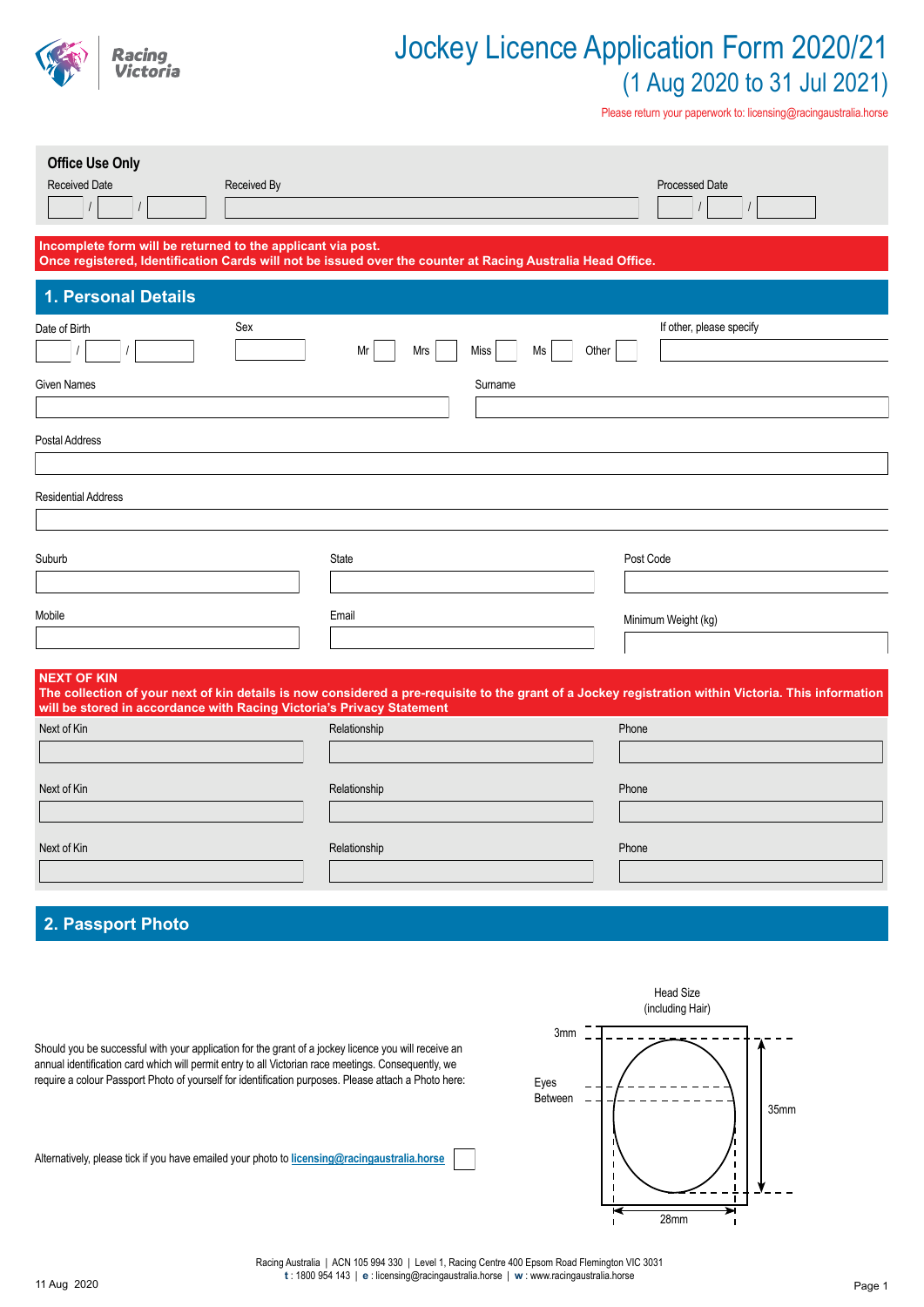

Please return your paperwork to: licensing@racingaustralia.horse

# **3. Identification**

| 3. Identification                  |                                                                                                                                                       | For identification purposes, we also require one type of identification as outlined below. Please mark a tick beside the type of identification which has been submitted with this application: |
|------------------------------------|-------------------------------------------------------------------------------------------------------------------------------------------------------|-------------------------------------------------------------------------------------------------------------------------------------------------------------------------------------------------|
|                                    |                                                                                                                                                       | <b>Birth Certificate</b>                                                                                                                                                                        |
| Drivers Licence or,                | Passport or,                                                                                                                                          |                                                                                                                                                                                                 |
| <b>4. Mandatory Qualifications</b> |                                                                                                                                                       |                                                                                                                                                                                                 |
|                                    | Prior to considering an application for the grant of a jockey's licence, you are required to outline any qualification you have achieved below (tick) |                                                                                                                                                                                                 |
|                                    | Have you completed an Apprenticeship with a Principal Racing Authority? (required for Jockey licence)                                                 |                                                                                                                                                                                                 |
|                                    | Certificate IV of Racing, Thoroughbred Jockey (required for Jockey licence)                                                                           |                                                                                                                                                                                                 |
|                                    | (This qualification is typically achieved when completing an Apprenticeship with a Principal Racing Authority)                                        |                                                                                                                                                                                                 |
|                                    | Race Riding Criteria (required for Jumps Jockey A, Jumps Jockey B, Apprentice Jockey and Picnic Jockey licences)                                      |                                                                                                                                                                                                 |
|                                    | Track Work units (required for Picnic Jockey licence) below.                                                                                          |                                                                                                                                                                                                 |
|                                    | <b>UNIT CODE</b>                                                                                                                                      | <b>UNIT TITLE</b>                                                                                                                                                                               |
|                                    | RGRPSH306                                                                                                                                             | Develop basic trackwork riding skills                                                                                                                                                           |
|                                    | RGRPSH307                                                                                                                                             | Exercise horses in pacework (Prerequisite RGRPSH306)                                                                                                                                            |
|                                    | RGRPSH404                                                                                                                                             | Ride horses at trackwork (Prerequisite RGRPSH307)                                                                                                                                               |
|                                    | RGRPSH405                                                                                                                                             | Ride horses in jump outs (Prerequisite RGRPSH404)                                                                                                                                               |
|                                    | Jumps Accreditation Program (required for Jumps Jockey A and Jumps Jockey B licences)                                                                 |                                                                                                                                                                                                 |
|                                    |                                                                                                                                                       |                                                                                                                                                                                                 |
|                                    | <b>UNIT CODE</b>                                                                                                                                      | <b>UNIT TITLE</b>                                                                                                                                                                               |
|                                    | RGRPSH205                                                                                                                                             | Perform basic riding skills in the racing industry                                                                                                                                              |
|                                    | RGRPSH306                                                                                                                                             | Develop basic trackwork riding skills                                                                                                                                                           |
|                                    |                                                                                                                                                       |                                                                                                                                                                                                 |
|                                    | RGRPSH307                                                                                                                                             | Exercise horses in pacework                                                                                                                                                                     |
|                                    | RGRPSH404                                                                                                                                             | Ride horses at trackwork                                                                                                                                                                        |
|                                    | RGRPSH406                                                                                                                                             | Develop riding skills for jumping racing                                                                                                                                                        |
|                                    | RGRPSH413                                                                                                                                             | Prepare for race riding                                                                                                                                                                         |
|                                    | RGRPSH416                                                                                                                                             | Perform trial and race jumping riding skills                                                                                                                                                    |

I must submit a satisfactory Medical Assessment

Yes, I acknowledge

I must contact Ron Hall, Jockey Wellbeing and Safety Officer at r.hall@racingvictoria.net.au to arrange a date/time to complete a Cognitive (Brain Function) Test.

Yes, I acknowledge

I have attached my National Police Record Certificate, dated within six (6) months of the date this application has been submitted to Racing Victoria.

Yes, I acknowledge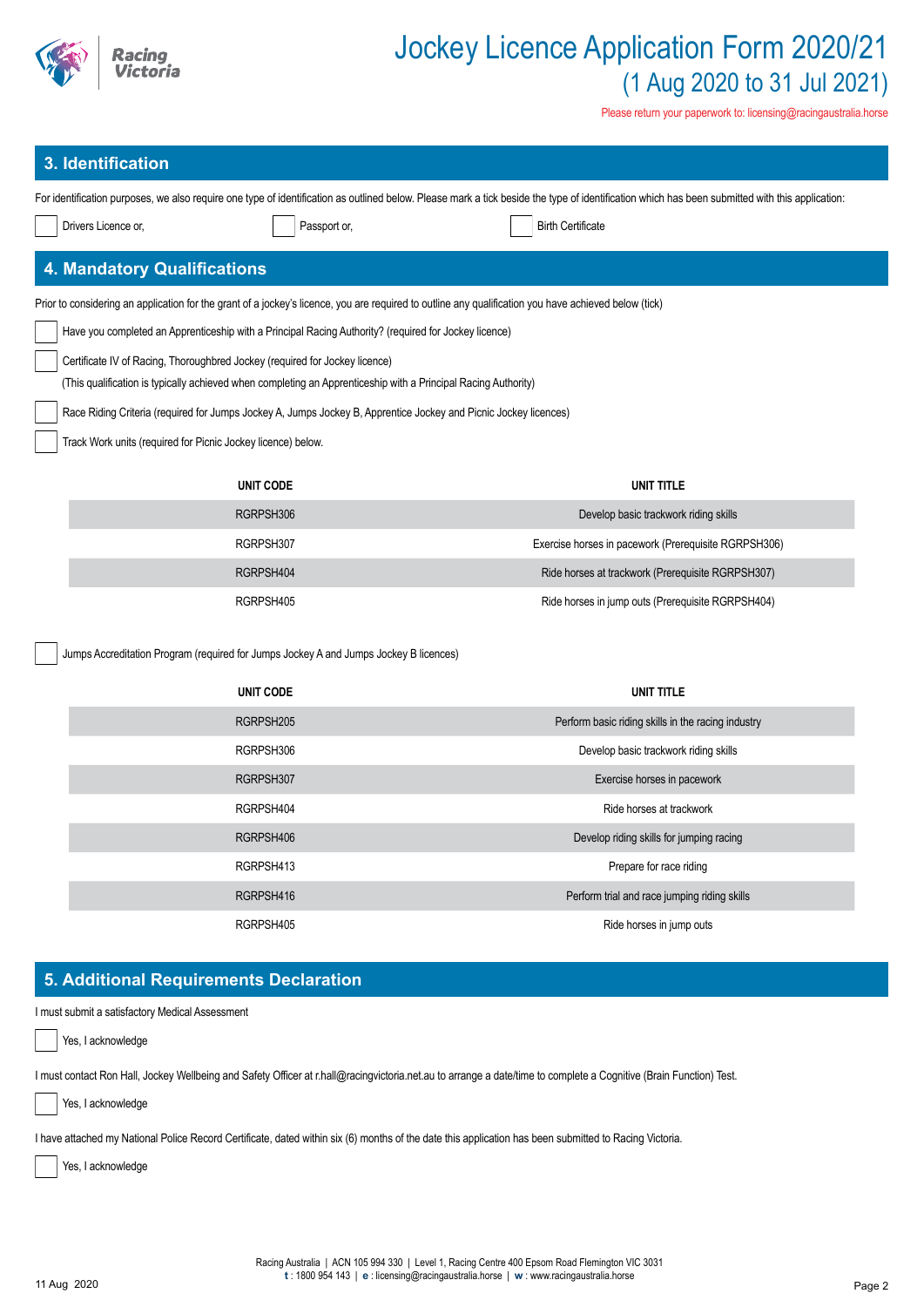

Please return your paperwork to: licensing@racingaustralia.horse

| 6. Eligibility to work in Australia                                                                                                    |  |  |  |
|----------------------------------------------------------------------------------------------------------------------------------------|--|--|--|
| Are you an Australian citizen or permanent resident?<br>Yes<br>No                                                                      |  |  |  |
| If you have answered "No" to the above question, you must provide a copy of the VISA that enables you to work as a Jockey in Australia |  |  |  |
| I have provided a copy of my VISA with this application (if applicable)                                                                |  |  |  |
| <b>7. Declarations</b>                                                                                                                 |  |  |  |

# **RULES OF RACING**

I acknowledge that I am bound by the Rules of Racing of Racing Victoria (the Rules) including any policy, code and/or regulations made pursuant to the Rules from time to time,and of any other Principal Racing Authority in which I perform Jockey-related duties, and I agree to familiarise myself with these Rules, including the Rules relating to Jockeys and amendments made to these Rules from time to time.

Yes, Lacknowledge

# **NATIONAL POLICE RECORD CERTIFICATE**

In circumstances where Racing Victoria's Compliance and Regulation Unit sees fit, I consent to obtaining a National Police Record Certificate and providing it to Racing Victoria (if contacted by Racing Victoria or an appointed CrimTrac accredited agency).

| Yes, I acknowledge |
|--------------------|
|--------------------|

# **CRIMINAL CHARGES**

After submitting this Application, I acknowledge that I must inform Racing Victoria's Compliance and Regulation Unit of any criminal charges laid against me within seven days of any charges being laid. Updates must be sent by email to **cru@racingvictoria.net.au**

Yes, I acknowledge

# **SOCIAL MEDIA POLICY**

 I have read, and agree to be bound by, the "Racing Victoria Social Media Policy," as amended from time to time. This Policy is located at **https://www.racingvictoria.com.au/integrity/social-media-policy**



# **CONTINUED EDUCATION**

I further declare that I agree to complete all Racing Victoria educational programs related to Jockey licensing within the relevant timeframe.

Yes, I acknowledge

# **8. Race Analysis**

Yes No

Do you engage, or seek advice from, an analyst or professional to assist you with Analysing specific races or matters concerning race-day?

Areas of analysis may include, but not limited to, horse form, speed mapping, rail placements or track ratings.

\* An analyst or professional is defined as an expert, skilled or knowledgeable person in the field of horse racing.

Yes No

If Yes, please provide the full name of each analyst or professional utilised and the role performed by each analyst or professional:

Does your nominated rider agent, or any other person, engage, or seek advice from an analyst or professional on your behalf to assist you with analysing specific races or matters concerning race-day?

Areas of analysis may include, but not limited to, horse form, speed mapping, rail placements or track ratings.

\* An analyst or professional is defined as an expert, skilled or knowledgeable person in the field of horse racing.

If Yes, please provide the full name of each analyst or professional utilised and the role performed by each analyst or professional: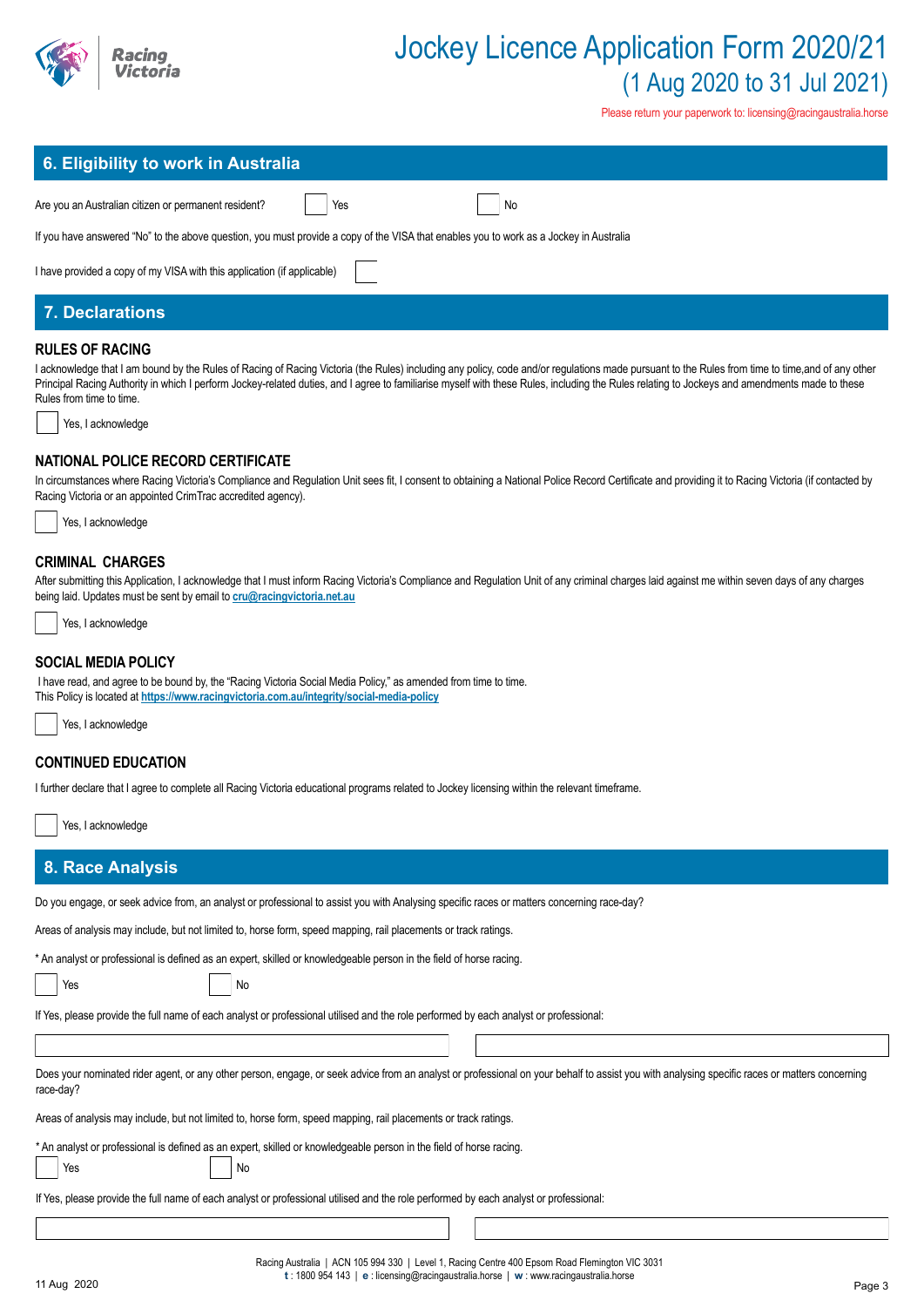

# **9. Questionnaire**

| Are you currently, or have you previously been licensed/registered with another Principal Racing Authority (PRA)?                                                |
|------------------------------------------------------------------------------------------------------------------------------------------------------------------|
| Yes<br>$\operatorname{\mathsf{No}}$                                                                                                                              |
| If Yes, give details                                                                                                                                             |
|                                                                                                                                                                  |
| Are you currently incapacitated due to an injury which is subject of a Worker's Compensation Claim?                                                              |
| Yes<br>$\mathsf{No}$                                                                                                                                             |
| If Yes, please explain the circumstances                                                                                                                         |
|                                                                                                                                                                  |
| Do you own or hold an interest in any horse(s) for racing purposes?                                                                                              |
| Yes<br>No                                                                                                                                                        |
| If Yes, what is the name of the horse(s) - list below.                                                                                                           |
|                                                                                                                                                                  |
|                                                                                                                                                                  |
| Are you currently under any ban/restriction or have any pending matters yet to be determined by any Racing Authority or Racing code (including Racing Victoria)? |
| No<br>Yes                                                                                                                                                        |
| If Yes, please explain the circumstances                                                                                                                         |
|                                                                                                                                                                  |
| Have you ever been suspended, disqualified or refused a licence, permit or Registration (for any reason) by any Racing Authority or Racing Code?                 |
| Yes<br>No                                                                                                                                                        |
| If Yes, please explain the circumstances                                                                                                                         |
|                                                                                                                                                                  |
| Have you, in the last 10 years, been:                                                                                                                            |
| found guilty of a criminal offence?<br>1.                                                                                                                        |
| 2.<br>imprisoned?                                                                                                                                                |
| placed on parole?<br>3.                                                                                                                                          |
| Note: Should Racing Victoria discover through a National Police Check or other means that this has been answered incorrectly, you may be stood down.             |
| $\operatorname{\mathsf{No}}$<br>Yes                                                                                                                              |
| If Yes, please explain the circumstances                                                                                                                         |
|                                                                                                                                                                  |
| Are there any current criminal proceedings (or charges) pending against you?                                                                                     |
| Yes<br>No                                                                                                                                                        |
| If Yes, please explain the circumstances                                                                                                                         |
|                                                                                                                                                                  |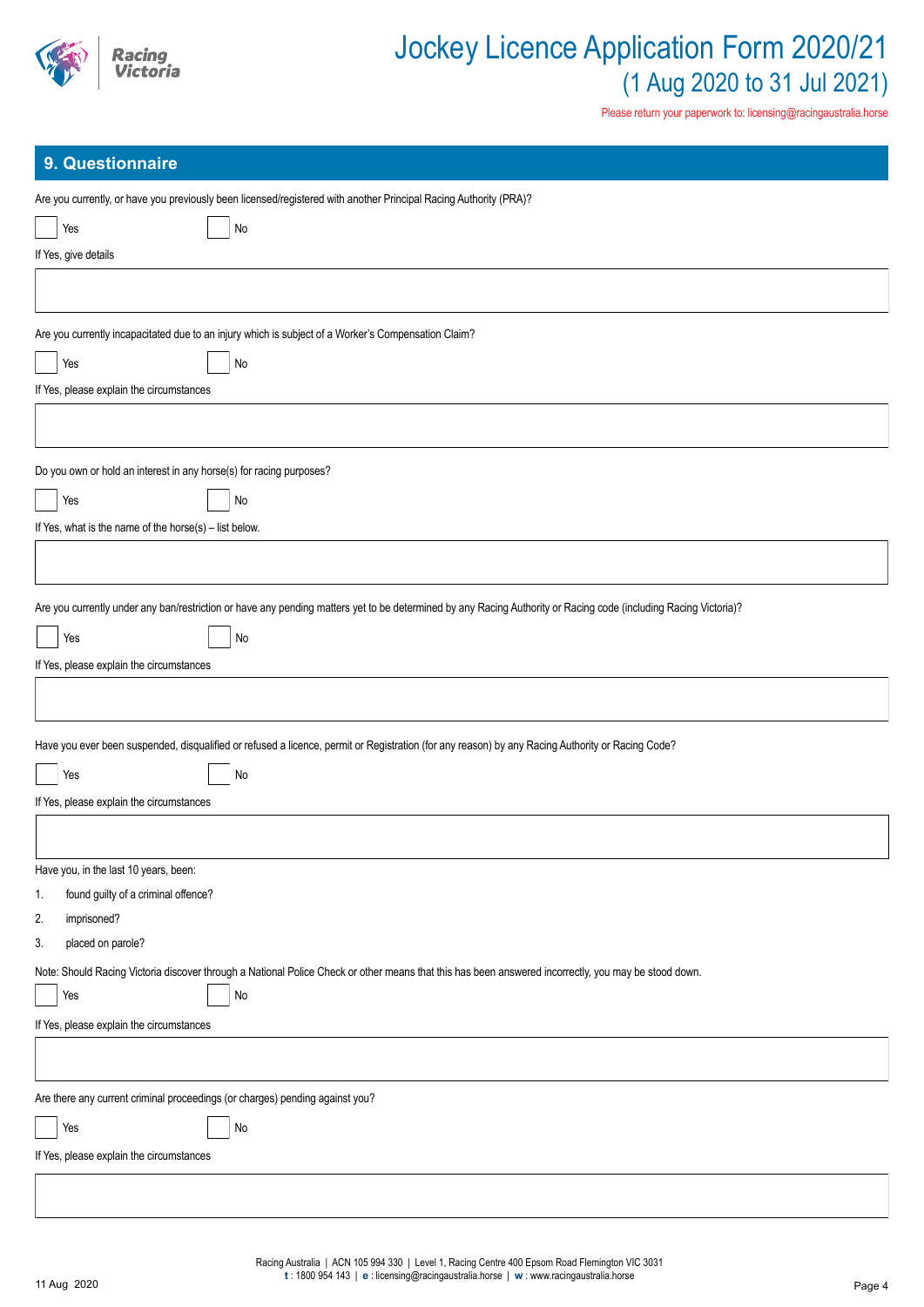

| 10. Jockey Declaration Regarding Betting |  |  |  |
|------------------------------------------|--|--|--|
|                                          |  |  |  |
|                                          |  |  |  |

| <b>10. JOCKEY DECIATATION REGATATIVE DETAILS</b>                                                                                       |                                                                                                                                                  |                                                                                                                                                                                                   |                                       |
|----------------------------------------------------------------------------------------------------------------------------------------|--------------------------------------------------------------------------------------------------------------------------------------------------|---------------------------------------------------------------------------------------------------------------------------------------------------------------------------------------------------|---------------------------------------|
|                                                                                                                                        |                                                                                                                                                  | Did you transact through a betting account in your own name during the period 1 August 2019 (or commencement of your jockey licence if later) to the date this form is submitted?                 |                                       |
| Yes<br>No                                                                                                                              |                                                                                                                                                  |                                                                                                                                                                                                   |                                       |
|                                                                                                                                        | Please fill in the below section for each Betting Account Transacted during the nominated period:                                                |                                                                                                                                                                                                   |                                       |
| <b>BETTING OPERATOR</b>                                                                                                                | <b>ACCOUNT NAME</b>                                                                                                                              | <b>ACCOUNT NUMBER</b>                                                                                                                                                                             | <b>ACCOUNT HOLDER'S DATE OF BIRTH</b> |
|                                                                                                                                        |                                                                                                                                                  |                                                                                                                                                                                                   |                                       |
|                                                                                                                                        |                                                                                                                                                  |                                                                                                                                                                                                   |                                       |
|                                                                                                                                        |                                                                                                                                                  |                                                                                                                                                                                                   |                                       |
|                                                                                                                                        |                                                                                                                                                  |                                                                                                                                                                                                   |                                       |
|                                                                                                                                        |                                                                                                                                                  |                                                                                                                                                                                                   |                                       |
|                                                                                                                                        |                                                                                                                                                  |                                                                                                                                                                                                   |                                       |
| Were thoroughbred racing related transactions conducted through this account?                                                          |                                                                                                                                                  |                                                                                                                                                                                                   |                                       |
| Yes<br>No                                                                                                                              |                                                                                                                                                  |                                                                                                                                                                                                   |                                       |
|                                                                                                                                        |                                                                                                                                                  | Did you transact through a betting account held in another person's name(s) during the period 1 August 2019 (or commencement of your jockey licence if later) to the date this form is submitted? |                                       |
| No<br>Yes                                                                                                                              |                                                                                                                                                  |                                                                                                                                                                                                   |                                       |
|                                                                                                                                        |                                                                                                                                                  |                                                                                                                                                                                                   |                                       |
|                                                                                                                                        | Please fill in the below section for each Betting Account Transacted during the nominated period:                                                |                                                                                                                                                                                                   |                                       |
| <b>BETTING OPERATOR</b>                                                                                                                | <b>ACCOUNT NAME</b>                                                                                                                              | <b>ACCOUNT NUMBER</b>                                                                                                                                                                             | <b>ACCOUNT HOLDER'S DATE OF BIRTH</b> |
|                                                                                                                                        |                                                                                                                                                  |                                                                                                                                                                                                   |                                       |
|                                                                                                                                        |                                                                                                                                                  |                                                                                                                                                                                                   |                                       |
|                                                                                                                                        |                                                                                                                                                  |                                                                                                                                                                                                   |                                       |
|                                                                                                                                        |                                                                                                                                                  |                                                                                                                                                                                                   |                                       |
|                                                                                                                                        |                                                                                                                                                  |                                                                                                                                                                                                   |                                       |
| Were thoroughbred racing related transactions conducted through this account?                                                          |                                                                                                                                                  |                                                                                                                                                                                                   |                                       |
| No<br>Yes                                                                                                                              |                                                                                                                                                  |                                                                                                                                                                                                   |                                       |
| JOCKEY DECLARATION REGARDING BETTING                                                                                                   |                                                                                                                                                  |                                                                                                                                                                                                   |                                       |
|                                                                                                                                        |                                                                                                                                                  |                                                                                                                                                                                                   |                                       |
|                                                                                                                                        | Of                                                                                                                                               |                                                                                                                                                                                                   |                                       |
| (print full name)                                                                                                                      |                                                                                                                                                  | (print residential address)                                                                                                                                                                       |                                       |
| Licensed jockey, declare that:                                                                                                         |                                                                                                                                                  |                                                                                                                                                                                                   |                                       |
| SENIOR JOCKEYS, JUMP JOCKEYS AND APPRENTICE JOCKEYS ONLY:                                                                              |                                                                                                                                                  |                                                                                                                                                                                                   |                                       |
| I acknowledge that as per AR 115:                                                                                                      |                                                                                                                                                  |                                                                                                                                                                                                   |                                       |
| 'Every jockey or apprentice may be penalised:                                                                                          |                                                                                                                                                  |                                                                                                                                                                                                   |                                       |
|                                                                                                                                        |                                                                                                                                                  |                                                                                                                                                                                                   |                                       |
| (c) bet, or have any interest in a bet, or facilitate a bet, on any race;<br>(d) be present in the betting ring during a race meeting; |                                                                                                                                                  |                                                                                                                                                                                                   |                                       |
|                                                                                                                                        | (e) bet, or have any interest in a bet, on any race or contingency relating to thoroughbred racing involving a race in which he or she is riding |                                                                                                                                                                                                   |                                       |
| (2) For the purposes of this rule, "bet" includes a lay bet.'                                                                          |                                                                                                                                                  |                                                                                                                                                                                                   |                                       |
|                                                                                                                                        | Further, during the period 1 August 2019 (or commencement of my jockey licence if later) to the date this form is submitted, I did not;          |                                                                                                                                                                                                   |                                       |
| have a bet on any thoroughbred race in Australia or overseas;                                                                          |                                                                                                                                                  |                                                                                                                                                                                                   |                                       |
|                                                                                                                                        | facilitate (including arranging or organising) the making of a bet on any thoroughbred race in Australia or overseas;                            |                                                                                                                                                                                                   |                                       |
| have any interest in a bet on any thoroughbred race in Australia or overseas;                                                          |                                                                                                                                                  |                                                                                                                                                                                                   |                                       |
|                                                                                                                                        |                                                                                                                                                  | have a bet on any contingency relating to thoroughbred racing (including, but not limited to, any exotic bet, jockey challenge bet, or multi bet) in Australia or overseas;                       |                                       |
| multi bet) in Australia or overseas; or                                                                                                |                                                                                                                                                  | facilitate (including arranging or organising) the making of a bet on any contingency relating to thoroughbred racing (including, but not limited to, any exotic bet, jockey challenge bet, or    |                                       |
|                                                                                                                                        |                                                                                                                                                  | have any interest in a bet on any contingency relating to thoroughbred racing (including, but not limited to, any exotic bet, jockey challenge bet, or multi bet) in Australia or overseas.       |                                       |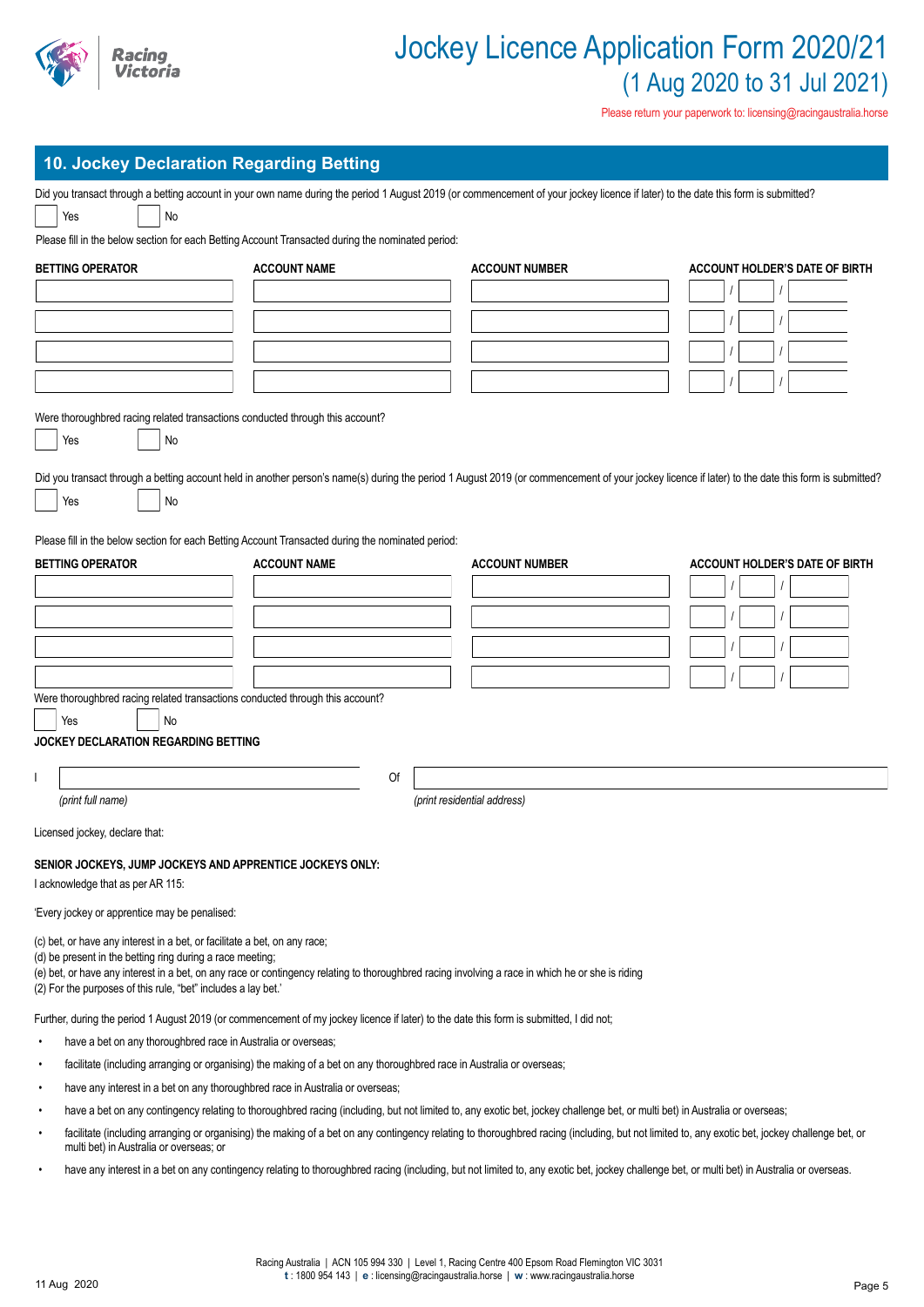

### **PICNIC JOCKEYS ONLY:**

I acknowledge that as per AR 148:

'Any approved rider who has a riding engagement at a race meeting is prohibited from making or having an interest in a bet (including a lay bet), or being present in the betting ring at that race meeting.'

Further, during the period 1 August 2019 (or commencement of my jockey licence if later) to the date this form is submitted, I did not;

make or have an interest in a bet during any race meeting in which I had a riding engagement;

#### **ALL JOCKEYS:**

- I undertake to immediately make a further declaration if I open an account or make any transaction through an account not identified in this declaration
- I acknowledge that Racing Victoria's Integrity Services Department may conduct an audit or other verification procedure relating to this declaration
- I consent, upon written request of Racing Victoria's Integrity Services Department, to provide access to other information relating to this declaration
- I acknowledge that this declaration may be forwarded to the Racing Integrity Commissioner
- I acknowledge that the Racing Integrity Commissioner may conduct their own inquiries in relation to this declaration
- I acknowledge that if it is found that I have made a false declaration that I may be be penalised under AR 229 (1) (h).

*(date) (signature of licensed jockey making declaration)*

#### Racing Victoria undertakes that it will comply with the provisions of the Privacy Act 1988 (Cth) and the Information Privacy Act 2000 (Vic) in dealing with the information set out in **this declaration. The information will not be disclosed other than in accordance with this legislation.**

| I acknowledge the above declarations and declare that the information provided on this form is true and correct. |               |                 |               |  |  |
|------------------------------------------------------------------------------------------------------------------|---------------|-----------------|---------------|--|--|
| Declared at                                                                                                      |               | in the State of |               |  |  |
|                                                                                                                  | (suburb/town) |                 | (suburb/town) |  |  |
|                                                                                                                  |               |                 |               |  |  |

on

# **11. Payment Alternatively, enclose a Cheque or Money Order payable to Racing Victoria. Cash is not accepted.**

#### What category of Jockey License are you applying for?

| APPRENTICE JOCKEY (\$0)<br>JOCKEY (\$90)                               | JUMPS JOCKEY 'A' (\$90)<br>JUMPS JOCKEY 'B' (\$90)                 |                                                                                                         |
|------------------------------------------------------------------------|--------------------------------------------------------------------|---------------------------------------------------------------------------------------------------------|
| PICNIC JOCKEY (\$90)                                                   |                                                                    |                                                                                                         |
| Payment by Cheque/Money Order - please make payable to Racing Victoria |                                                                    | RACING VICTORIA LIMITED<br>ABN 88 096 917 930<br>Tax Invoice Receipt<br>Total amount payable (Inc. GST) |
| Credit Card Type                                                       |                                                                    |                                                                                                         |
| Mastercard<br>Visa                                                     |                                                                    |                                                                                                         |
| Credit Card Number:                                                    | Cardholder's Name                                                  |                                                                                                         |
|                                                                        |                                                                    |                                                                                                         |
| Cardholder's Signature:                                                | Credit Card Verification (CVN)<br>Credit Card Expiry Date (MM/YY): |                                                                                                         |
|                                                                        | Please retain a copy of this form for your taxation records.       |                                                                                                         |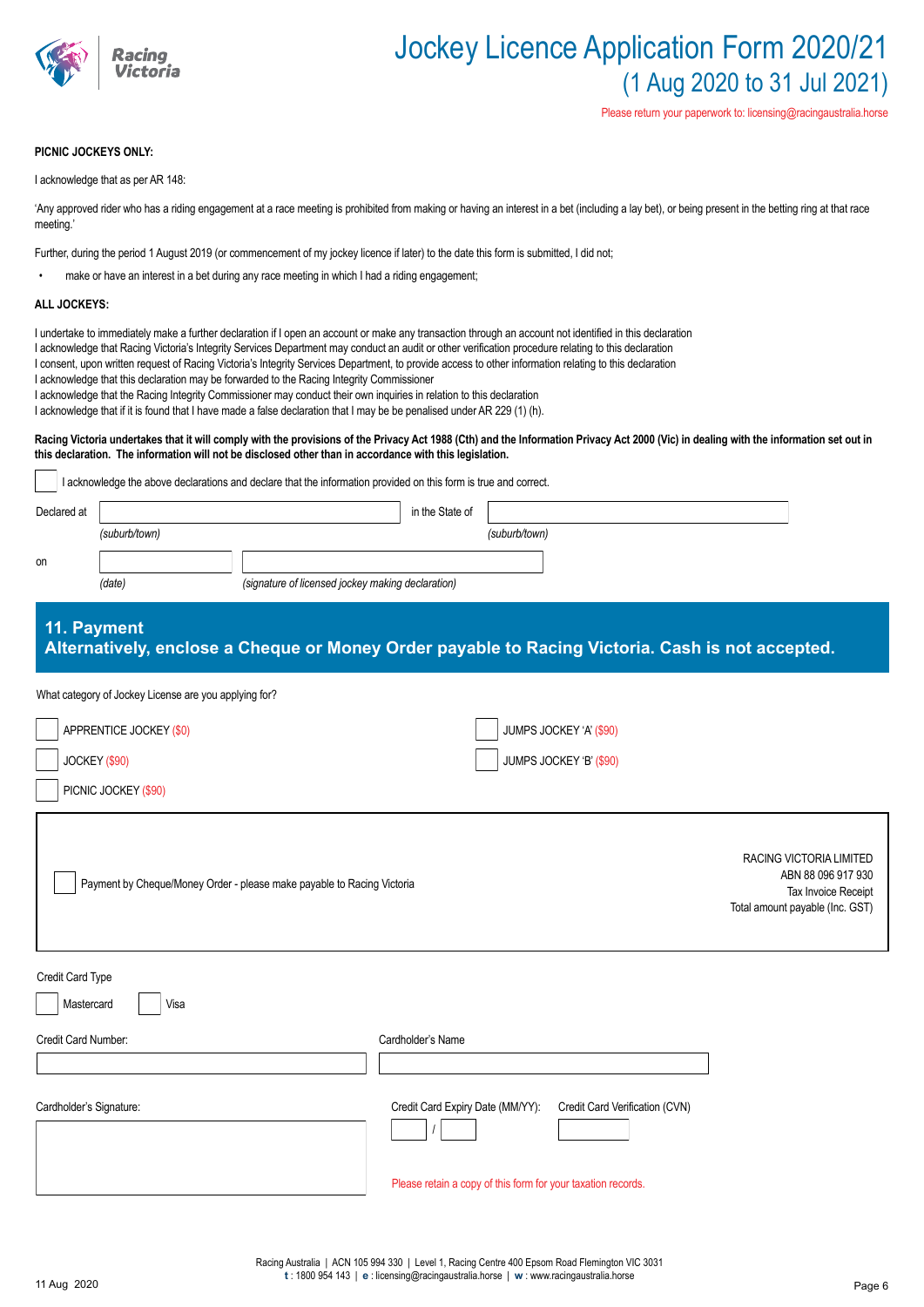

Please return your paperwork to: licensing@racingaustralia.horse

# **12. Jockey Electronic Funds Transfer & Superannuation Fund Details**

| Given Names                                 | Surname                    | Date of Birth                      |
|---------------------------------------------|----------------------------|------------------------------------|
| Australian Business Number (ABN)            | <b>Account Holder Name</b> | Name of Bank/Financial Institution |
| <b>BSB</b>                                  | <b>Account Number</b>      | Australian Tax File Number         |
| Are you GST Registered?                     |                            |                                    |
| Yes<br>No<br>SUPERANNUATION FUND (OPTIONAL) |                            |                                    |
| Self Managed<br>No<br>Yes                   |                            |                                    |
| Fund Name                                   | Fund ID                    | Member ID                          |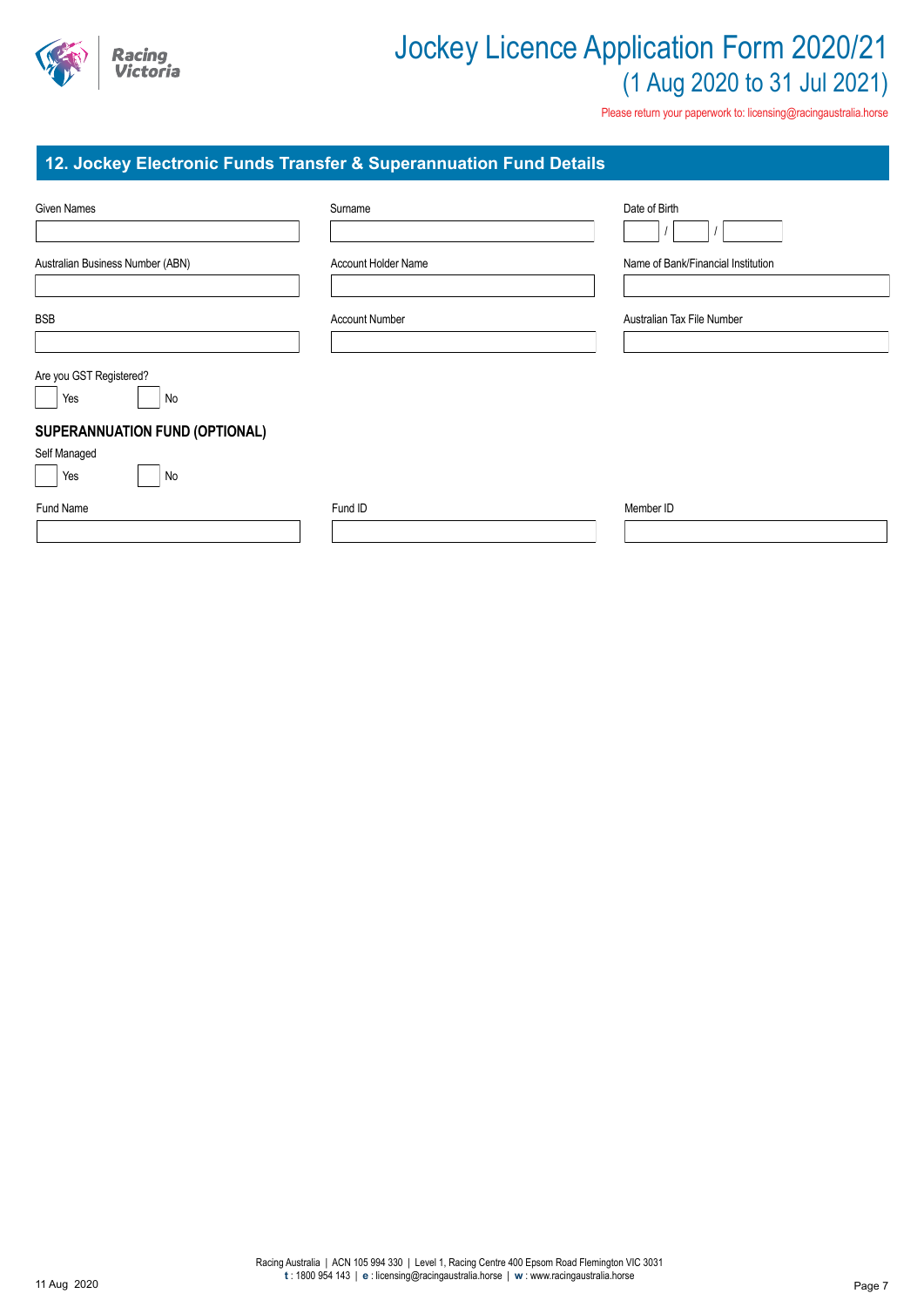

# **13. Acknowledgements and declarations**

# **1. RULES OF RACING**

1.1. I acknowledge that I have read and understood the Rules of Racing of Racing Victoria and of any other Principal Racing Authority in which I ride, and I agree to familiarise and be bound by any amendments to the Rules.

#### 1.2. I agree to be subject to, and bound by:

- a. the Rules of Racing of each Principal Racing Authority in which State or Territory I ride, including those Rules as amended or varied by each Principal Racing Authority from time to time; and
- b. such rules and directions as may from time to time be formed, made or given by the directors for each Principal Racing Authority ("Directors"), the stewards or the Principal Racing Authority ("Stewards") or the officials of any racing club registered by the Principal Racing Authority to conduct thoroughbred racing under the Rules ("Club").
- 1.3. Without limiting any other declaration or acknowledgement made in this application, I declare that:
	- a. I understand that as a licensed Jockey, I am not allowed to place a bet and/or have an interest in a bet on thoroughbred racing in Australia or overseas.
	- b. I will not allow any account held with a Wagering Service Provider in my name to be used by any person(s) to place or have an interest in a bet on thoroughbred racing in Australia and/or overseas.
	- c. I will not use an account held with a Wagering Service Provider in another person(s) name to place or have an interest in a bet on thoroughbred racing In Australia and/or overseas.
	- d. I have read and understood the Rules of Racing regarding betting restrictions and offences for jockeys, including AR 115 (1) (c), (d) and (e) which provide as follows:

Extract of Australian Rule of Racing 115 (1) (c) (d) and (e): MISCONDUCT AR 115: Every jockey or apprentice may be penalized:

(c) bet, or have any interest in a bet, or facilitate a bet, on any race;

(d) be present in the betting ring during a race meeting;

(e) bet, or have any interest in a bet, on any race or contingency relating to thoroughbred racing involving a race in which he or she is riding

- I have read AR 115(3) and understand that any jockey who is found guilty of a breach of AR 115 (1)(e) is liable to a period of disqualification of not less than two years (unless special circumstances are found to exist).
- f. I understand that, as a condition or requirement of the grant of my jockey licence renewal, I will be required to sign a "Jockey Declaration Regarding Betting" prior to me being relicensed. Further, I understand that in the Jockey Declaration Regarding Betting, I will be required to declare that I have not had a bet, facilitated a bet, or had an interest in any bet on any thoroughbred race or contingency related to thoroughbred racing in Australia or overseas from the period of 1 May each year (or such other period as advised to me by Racing Victoria in its discretion).
- g. I have read and understood the Rules of Racing regarding the restrictions on jockey involvement in the buying, selling, trading or leasing of thorough bred bloodstock, including AR 117.

### **2. PROMOTION OF THOROUGHBRED RACING: IN APPLYING FOR THIS LICENCE OR APPROVAL BEING GRANTED, I:**

- 2.1. Appearances: agree to make myself available on reasonable notice and at no cost or charge at any time during the Licence Year for appearances, photography, video or filming sessions up to three occasions in the Licence Year for attendances at all such occasions not exceeding eight (8) hours in total (unless otherwise agreed) for the promotion of thoroughbred racing. Where I have a reasonable excuse for my inability to participate in any such occasion, I must make myself available at the next, earliest opportunity suitable to Racing Victoria and I.
- 2.2. Likeness and identity: authorise Racing Victoria to use, distribute, display and reproduce my name, signature, photograph, likeness, reputation and identity in any group of two (2) or more persons on any medium and without cost or charge to Racing Victoria for the promotion and advertising of thoroughbred horse racing. If my name, signature, photograph, likeness, reputation and identity are proposed to be used prominently and individually, then my consent must first be obtained, and I will not unreasonably withhold such consent.
- 2.3. Restrictions on use of image: agree not to allow, authorise or license any person, corporation or entity to use, distribute, display and reproduce my name photo graph, likeness, reputation and identity for commercial purposes (including but not limited to licensing, endorsements, advertising, promotions, merchandising, memorabilia, events and marketing) where such utilisation would be prejudicial to the interests or image of thoroughbred racing or which may bring the thoroughbred racing industry into disrepute.

### **3. PRIVACY STATEMENT AND HEALTH RECORDS**

- 3.1. I acknowledge that I have read and understood the following statement from Racing Victoria regarding privacy and health records:
- 3.2. Racing Victoria is the body responsible for and carries out the functions of: determining and issuing occupational licences authorising persons to participate in the Victorian thoroughbred racing industry ("Licensed Persons"); supervising Licensed Persons; administering and promoting racing; and such other functions as may be described in its privacy policy published on its website from time to time ("Privacy Policy"). In the course of performing its functions, Racing Victoria may seek personal information from you for the purposes of:
	- making determinations in relation to your license application, renewal or continuance;
	- meeting supervisory responsibilities in relation to you as a Licensed Person;
	- promoting or protecting the integrity of the thoroughbred racing code and ensuring compliance with the Rules of Racing;
	- administering and promoting racing operations (including your participation in races and the industry); and
	- any other function or activity described in the Privacy Policy.
- 3.3. For these purposes, Racing Victoria may also obtain personal information about you from, or disclose your personal information to third parties, such as enforcement bodies, government authorities, other racing control bodies in the States and Territories of Australia and overseas, wagering service providers such as bookmakers, totalisators, and betting exchanges, educational or training institutions and to other persons for any of the purposes described above or as otherwise provided by law.
- 3.4. In order to process your application, this application form and your personal information will be collected by Racing Australia on behalf of Racing Victoria. All personal information collected by Racing Australia on behalf of Racing Victoria is subject to the Racing Australia and Racing Victoria privacy policies, the latter prevailing in the event of any conflict.
- 3.5. Unless otherwise advised by you, your image, name and contact details may be published monthly in the Inside Racing Magazine and also disclosed to and published by Racing Victoria and its associates (including clubs and Racing Information Services Australia Pty Ltd) to facilitate your participation in racing and the promotion of racing.
- 3.6. You may make a request to Racing Victoria to gain access to information held by Racing Victoria in relation to you by writing to the Privacy Officer, Racing Victoria, 400 Epsom Road, Flemington, 3031.
- 3.7. Should you decline to provide personal information to Racing Victoria when requested by Racing Victoria as part of its licensing and supervisory activities, Racing Victoria may refuse to grant or renew such a licence or may revoke or suspend your licence.